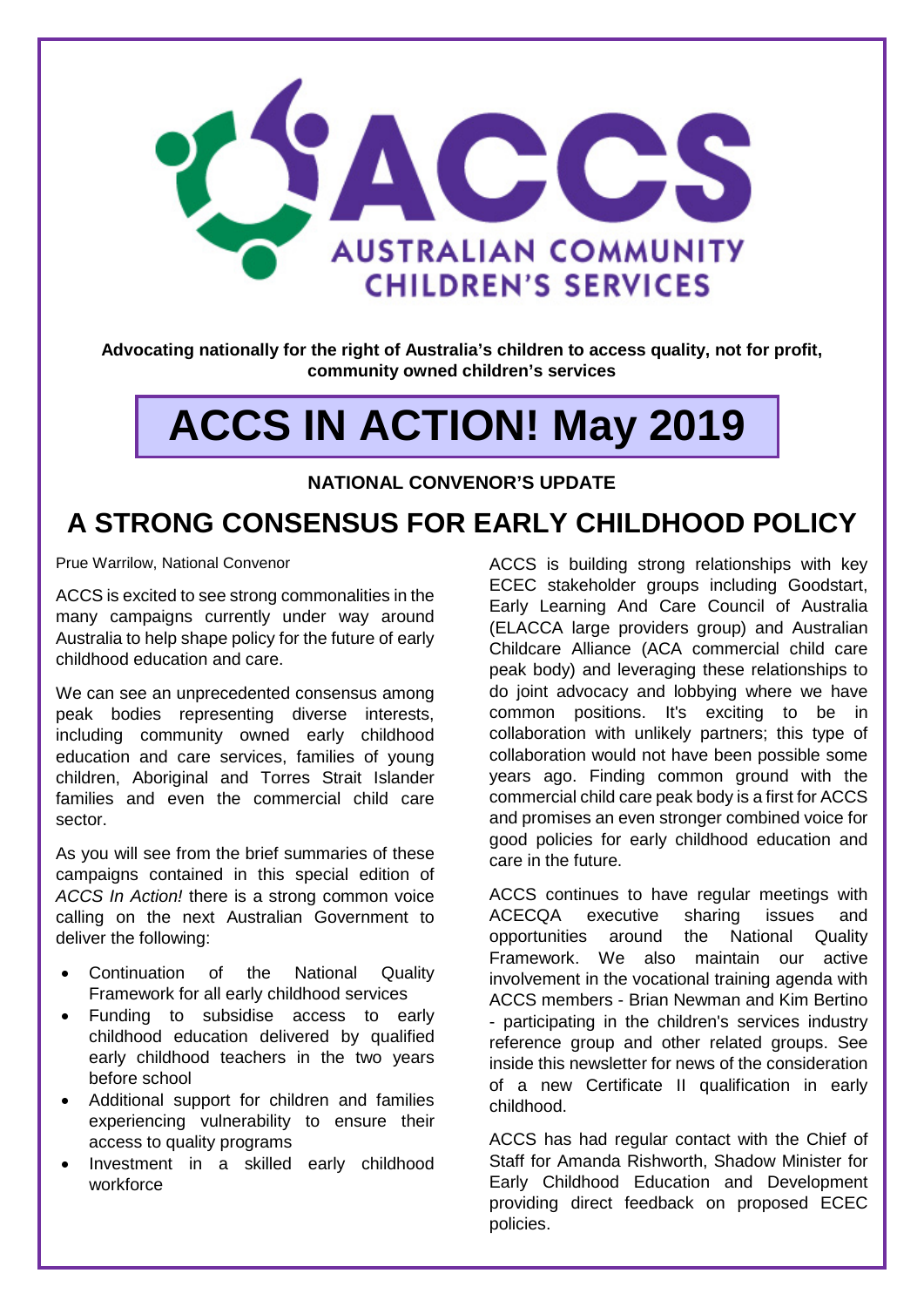The TICCS Survey continues to track the impact of the NQF on community-based children's services. The fifth wave research is completed and the report is underway. It is the only longitudinal research on the NQF.

### **CURRENT ECEC ADVOCACY CAMPAIGNS**

#### **ACCS Federal Election Policy Platform**

- **1.** The National Partnership for the National Quality Framework is extended and adequately funded beyond 2020
- **2.** Building a skilled and professional early and middle childhood workforce – pay equity for educators; subsidised fees for upskilling to diploma and degree early childhood qualifications; stronger controls for early childhood courses and quality assurance of providers<br>3. Children
- and families experiencing vulnerability have two days per week of subsidised access - all children, including those of non-working parents, are eligible for subsidised early childhood education and care for at least 2 days per week – from a minimum of 18 hours up to 24 hours per week reflecting the operating hours of the service

ACCS also advocates for:

- All government policy to recognise that learning starts at birth, particularly noting the first 1,000 days from conception to 2 years of age as the most important period of child development
- Universal Access to early childhood education and care is to be extended to all 3 year old children in Australia and funding to be consolidated for 15 hours per week for 4 year olds, in all settings (long day care, family day care, preschool/kindergarten)
- No children and their families in detention in Australia or off-shore
- Implementation of Priority of Access criteria to ensure access for families experiencing vulnerability or disadvantage
- Continuation of the full implementation of National Quality Framework to 2020
- Reintroduction of planning controls for new early childhood education and care services

#### **Early Learning Everyone Benefits – ECA and 27 partner organisations**

[www.everyonebenefits.org.au/about](http://www.everyonebenefits.org.au/about)

The campaign calls on all political parties to adopt these policy measures:

- 1. Develop a cross portfolio 'Early Years Strategy' to recognise the importance of early childhood development and early learning across home, community and early childhood settings.
- 2. Children have the right to access at least two days per week of quality early childhood education, irrespective of their parents' workforce participation or other activity.
- 3. Provide a long-term funding commitment for universal access to quality early childhood education and care (kindergarten / preschool programs) in the year before school.
- 4. Extend universal access to two years before school.
- 5. Commit to strategies to increase access to quality early learning programs for children at risk of educational disadvantage – with particular attention to the need for appropriate service models for Aboriginal and Torres Strait<br>Islander communities and rural/remote communities communities.
- 6. Commit to quality improvement through ongoing funding of the National Quality Framework.
- 7. Commit funding to workforce development strategies to address capacity and quality issues.

#### **Launch Into Learning – Early Learning and Care Council of Australia (ELACCA)**

launchintolearning.com.au

Two years of play-based learning will launch our children into their learning journey.

To ensure every child has access to 2 years of quality, play-based early learning, we're asking our leaders to commit to 5 key things:

- Significant new investment in all children to ensure they attend two years of high quality early learning in the vital years before they begin primary school
- Better support for children experiencing disadvantage or vulnerability by ensuring they attend 600 hours of quality preschool programs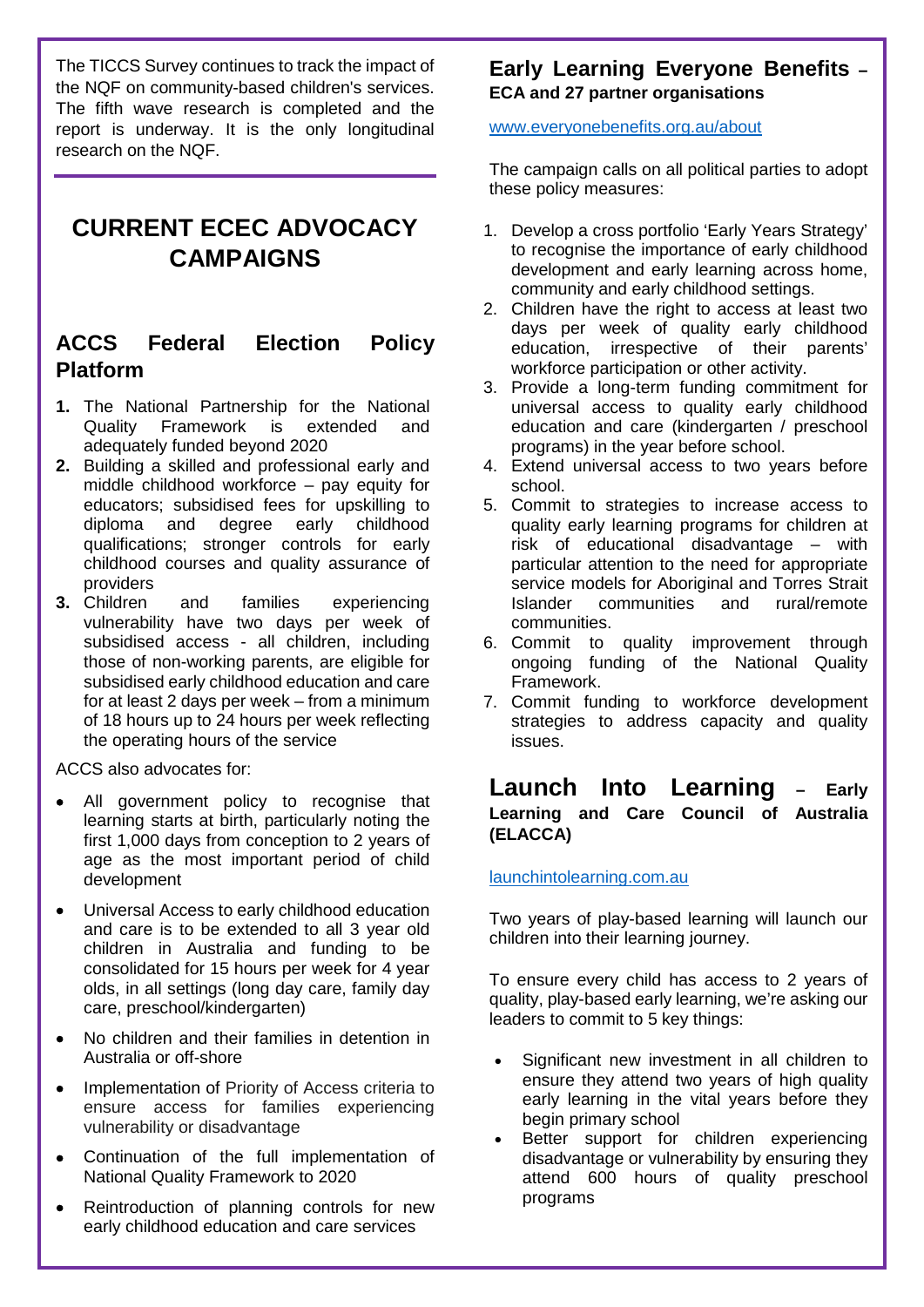- Fixing the Child Care Subsidy so that it supports all children's access to preschool programs
- A strategy to ensure Australia has sufficient numbers of highly trained early childhood teachers and educators – who are well paid and well respected
- On-going commitment to the National Quality Framework, which helps ensure all preschool programs are of high quality

#### **Working Together to Ensure Equality for Aboriginal and Torres Strait Islander Children in the Early Years - SNAICC**

[http://www.earlychildhoodaustralia.org.au/wp](http://www.earlychildhoodaustralia.org.au/wp-content/uploads/2019/02/SNAICC-ECA-Early-Years-Position-Paper-.pdf)[content/uploads/2019/02/SNAICC-ECA-Early-](http://www.earlychildhoodaustralia.org.au/wp-content/uploads/2019/02/SNAICC-ECA-Early-Years-Position-Paper-.pdf)[Years-Position-Paper-.pdf](http://www.earlychildhoodaustralia.org.au/wp-content/uploads/2019/02/SNAICC-ECA-Early-Years-Position-Paper-.pdf)

All children should be empowered to realise their potential and determine their own futures. We are passionate about ensuring that Aboriginal and Torres Strait Islander children get equal opportunities in Australia, thrive, and be recognised and supported within their cultures. We are committed to working with families, Aboriginal and Torres Strait Islander community controlled organisations, services and governments to drive the holistic and comprehensive strategy necessary to support First Nations children in achieving equality in the early years.

Two key strategies for improving outcomes for Aboriginal and Torres Strait Islander children in the early years:

- 1. Integrated, family-focused support programs that impact the home learning environment.
- 2. High-quality early education.

#### **Two years of preschool – we won't stop asking until we've got it - The Parenthood**

[http://www.theparenthood.org.au/two\\_years\\_of\\_p](http://www.theparenthood.org.au/two_years_of_preschool) [reschool](http://www.theparenthood.org.au/two_years_of_preschool)

We want children to have the best chance to flourish. That means, we must properly fund two years of preschool for all Australian children.

#### **Let's Give Our Children the Best Start in Life – Australian Childcare Alliance (ACA)**

beststartinlife.org.au

#### **What is ACA asking for?**

- a revision of the Child Care Subsidy parameters so that all families qualify for 18 hours per week of subsidised access to early learning services, equivalent to meeting step 1 of the activity test.
- the provision of additional funding that supports the long day care sector in delivering kindergarten/preschool programs for 3 and 4 year olds, taking advantage of ageappropriate, developmentally-appropriate and culturally inclusive environments and pedagogy that are already established, therefore reducing the need for significant capital investment by government. This would allow parents the choice of early learning service type that best suits their work/life needs.

#### **National Foundation for Australian Women**

[www.nfaw.org/page/election-policies-2018-19](http://www.nfaw.org/page/election-policies-2018-19)

Among other election commitments, the NFAW is seeking the following:

- Preschool/kindergarten for all children in the two years before they start school, for up to 18 hours each week (and more for children experiencing disadvantage)
- Access to at least 18 hours of subsidised early learning each week for every child (with more hours for children experiencing disadvantage), without parents having to meet any work or study requirements
- A new Early Childhood Education and Care Workforce Strategy to support high-quality provision of education and care in the sector and fair and decent wages for carers, teachers and educators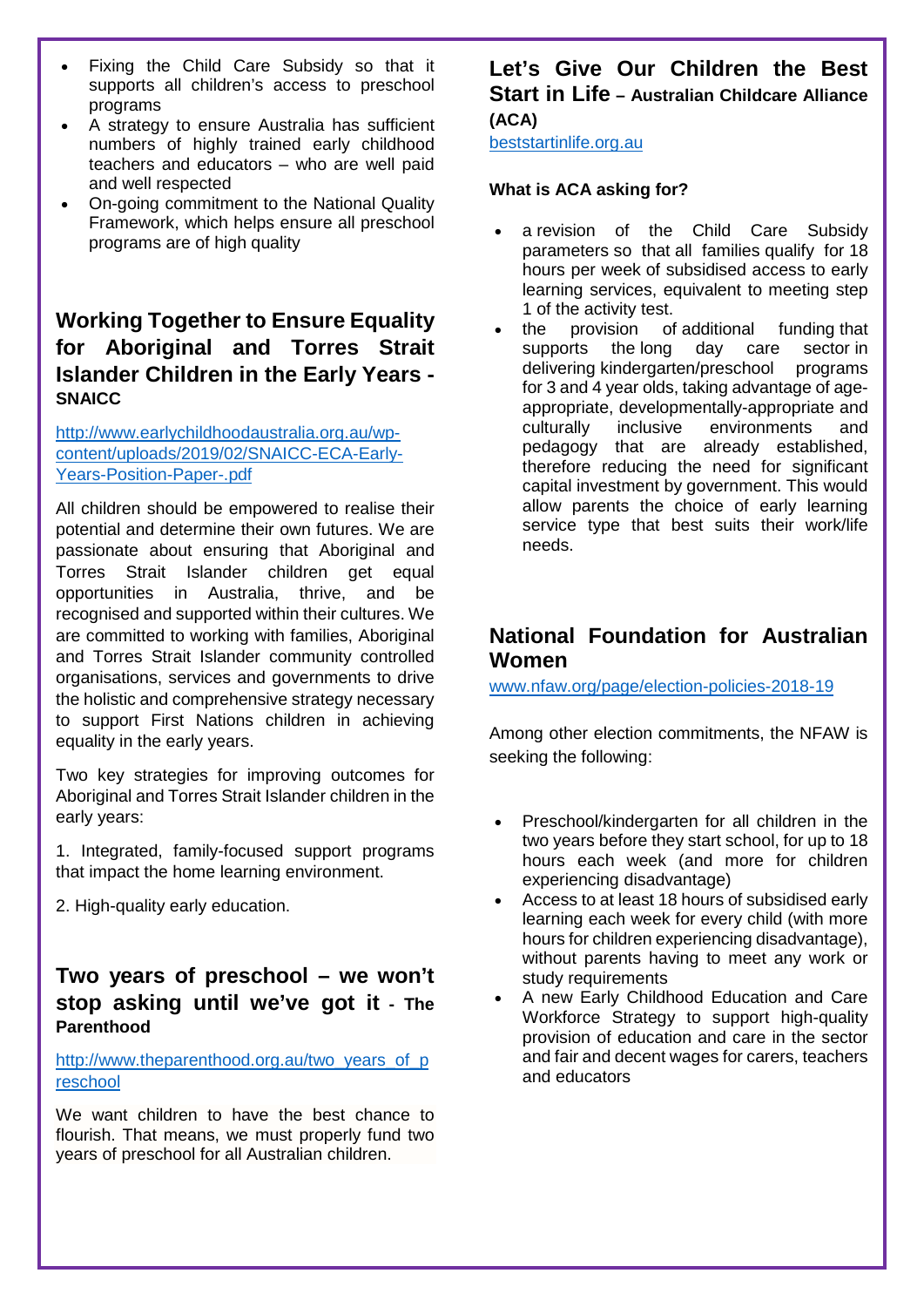#### **We Are Counting On You - Early Learning Association Australia (ELAA)**

elaa.org.au/election-campaign/

- A new National Partnership Agreement for Universal Access to ECEC for four year olds
- Extend the NPA to three year olds
- Renew the National Quality Agenda
- Improve regulation of Registered Training **Organisations**
- Develop and implement a workforce strategy to ensure early childhood education and care services are adequately staffed with welltrained early and middle childhood professionals who feel supported and whose skills are valued and recognised

#### **ACCS GUIDES VOCATIONAL TRAINING**

#### **Proposed Certificate II in Children's Education and Care**

Brian Newman, Chair, and ACCS Representative, Children's Education and Care Industry Reference Committee

As part of the current redrafting of the Children's Education and Care Training Package, the Industry Reference Committee was asked to consider introducing a Certificate II.

This was in response to the needs of remote services, particularly in Northern Territory and Western Australia. Many of these services do not operate under the NQF and so are not subject to the same staffing requirements. These include MACS but also playgroups and other provision in community centres. Some of those working in these services are not confident learners and reluctant to enrol in Certificate III qualifications, especially as this is not required for their work. The Certificate III requires placements in regulated services as well as workplace experience with babies, both of which are not always possible in remote communities.

The proposed Certificate II aims to provide entry level skills and education for these workers in order to develop their skills working with children, and also to build their learning confidence so that some may consider continuing to study.

These are strong arguments to introduce a Certificate II. There has been generally strong support from the sector consultations for the proposal, but with a strong proviso that it is clearly and consistently acknowledged that it is not a recognised qualification under the National Regulations.

In the recent consultations around the second draft of the Training Package, there was strong support for the Certificate II also being offered in VET in Schools programs, in preference to the Certificate III, especially given the young age of many undertaking this program. It is unclear at this point as to whether state governments would fund the Certificate II.

The course is still in draft form and requires further refinement. One question that has emerged is whether or not to include an assessed work placement in the course. This is still being considered.

The IRC will have the final decision about whether to formally submit the Certificate II for approval, but I feel there are strong arguments for it to proceed. It meets a particular need in remote, mainly Aboriginal, communities in children's services that do not fall under the NQF. It must not be seen as a way to lower qualification requirements and I am sure the IRC would be unanimous in this view.



#### **Have Your Say on the 2019 NQF Review now**

An important national conversation about the future regulation of guality children's education and care in Australia is starting and families, communities, educators, education and care services are invited to join in to inform government decision making.

It's a big conversation that started a decade ago, and in 2019 over a million children currently attend education and care services across Australia.

It's been five years since the last review in 2014, and it's time to check back in and see what areas of the NQF can still be improved, including the National Law and National Regulations.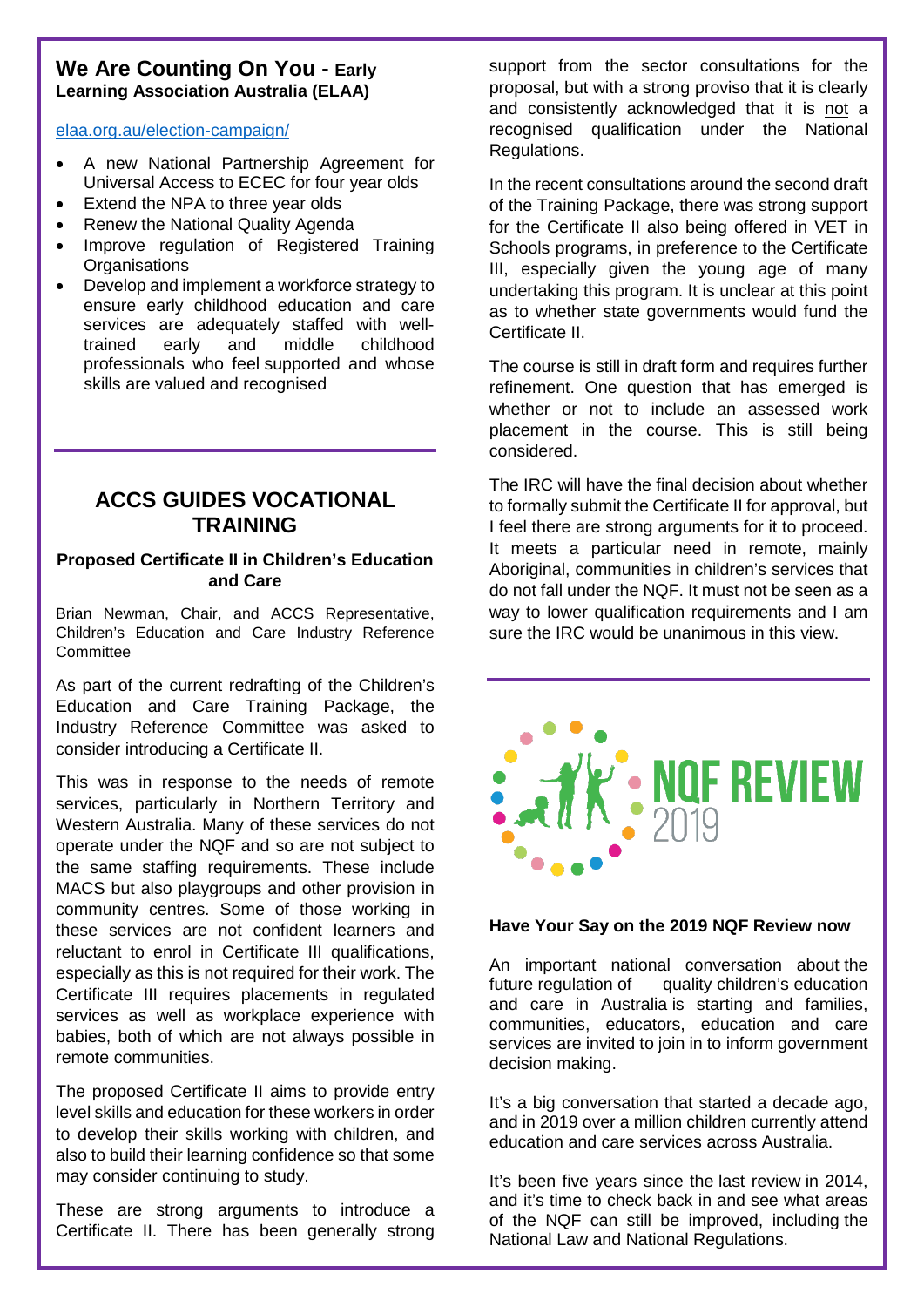**The [NQF Review Have Your Say website](http://www.nqfreview.com.au/) is now live –** you can find information, complete an online survey, and book into face-toface consultations across Australia during May and June 2019.

The 2019 NQF Review aims to ensure that the NQF is current, fit-for-purpose and implemented through best practice regulation.

[Terms of Reference](https://www.nqfreview.com.au/44855/documents/103112/download) and an [Issues Paper](https://www.nqfreview.com.au/44855/documents/102547) have been compiled by all governments to guide this first consultation phase of the review.

Over the next two years there will be regular opportunities to find out more, provide feedback, and get updates on options being considered by governments.

All feedback is valued. As well as this first phase of consultation, there will be an additional opportunity to have your say in 2020.

The NQF Review aims to capture as many voices as possible by July 2019 during this first phase, and would like to hear about what's most important to you.

**Visit [www.nqfreview.com.au](http://www.nqfreview.com.au/) and Have Your Say now!**

## **ACCS BRANCH UPDATES**

#### **South Australia**

*Carrie Johnson, Convenor, ACCS South Australia*

The AGM for ACCS SA was held on 6th November 2018 where I was elected as the new Convenor, Robyn Geisler will continue as secretary/treasurer. We now have several new members on the committee who we believe will enable us to have a stronger voice.

My focus so far in this role has been to gain a greater understanding of the ACCS advocacy role, and how South Australia can support changes at both a State and Federal level. I played a small part in the TICCS survey development which I found interesting and useful in understanding the importance of the information collected.

For this reason, I circulated emails to the CCCSA membership imploring the services to complete the

survey. Members of ACCS SA Executive also volunteered to contact services who were local to them, or they had connections with, to encourage them to compete the survey as well.

I am also looking at ways to increase our membership and increase the sector's awareness of the important role that ACCS plays in advocating for change for the sector.

Many of the advisory and reference groups at the State level have not met for extended periods of time, or they have ceased to exist, which lessens the opportunities for the sector to have a strong voice. This remains an item on our agenda to seek opportunities to raise the profile of long day care in the broader field of Early Childhood Education and Care.

Future actions:

- Organise a face to face meeting with the Minister for Education to discuss our concerns.
- Identify our two to three main concerns that could be addressed on a state level not just nationally.
- Investigate further opportunities to raise the profile of ECEC.
- Provide an opportunity for a face -to -face for ACCS National to meet here in Adelaide.

#### **Victoria**

The Victorian Government has announced funding for 15 hours of universal 3 year old kindergarten to be progressively rolled out from 2020. This initiative has implications for both long day care and stand-alone kindergarten services and will include focus on four key areas: infrastructure, workforce, high quality service delivery and engagement & communication. Early consultations have highlighted the importance of meeting the workforce requirements and ensuring that the learning needs of 3 year olds are properly provided for.

Outside School Hours Care services continue to need assistance with human resources issues, financial management and quality improvement. Advice has been provided to the Department about the importance of supporting school-managed OSHC services. The state government has made a commitment for every new school to have a kindergarten but there is no similar commitment to ensure that new schools have co-located OSHC and long day care services.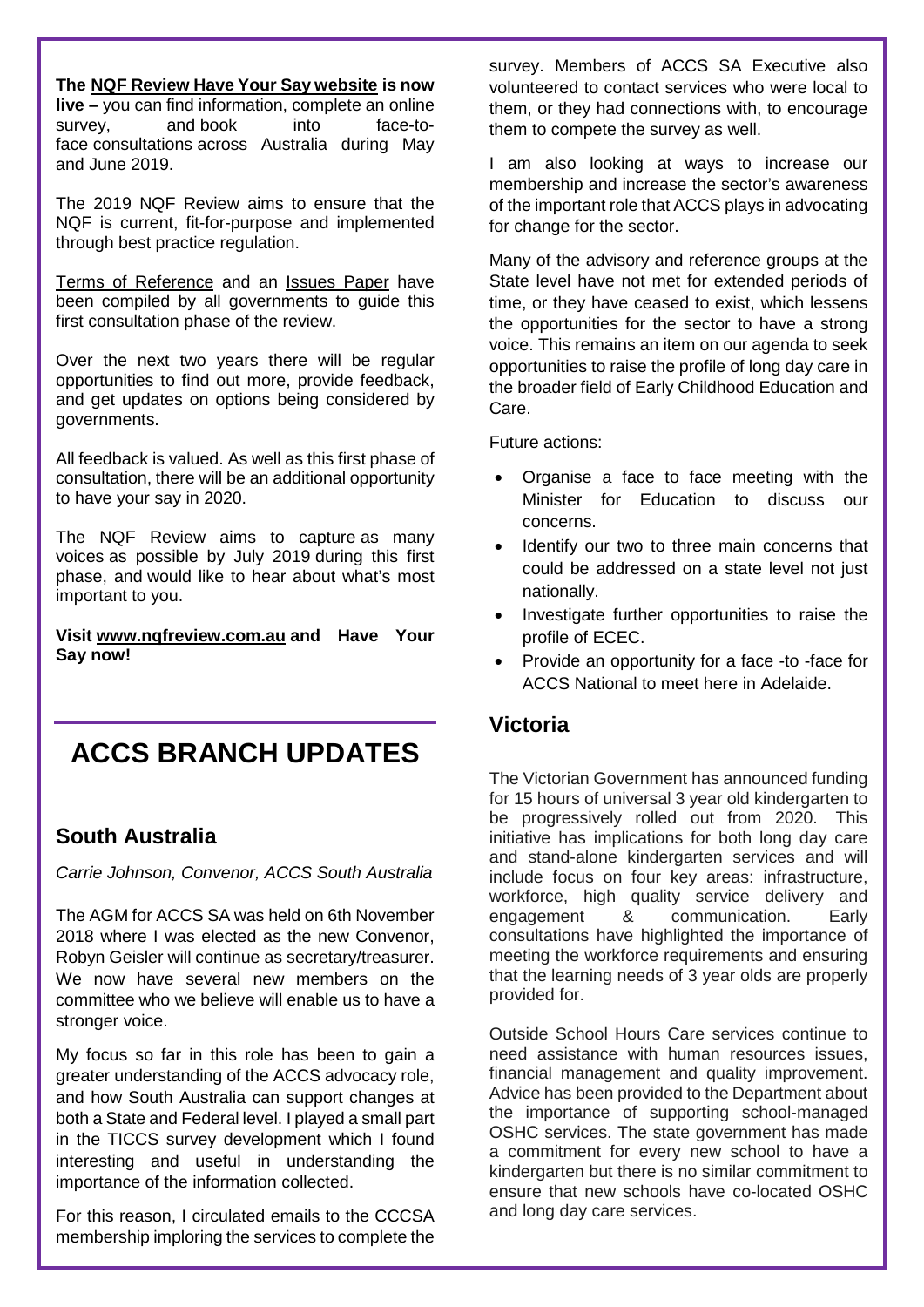Victorian Institute of Teachers has confirmed that hours teaching children of any age (not just 4 year old children) are recognised by VIT for the purposes of Early Childhood Teacher registration.

#### **Western Australia**

÷

Carewest, the WA branch of ACCS has noted an issue specific to that state – Assessment and Rating visits are supported by a preliminary visit by the Assessor.

There is concern that WA may not be able to meet the 2020 requirement for an additional early childhood teacher in larger services. There are also issues noted with the new Child Care Subsidy system including the timing of subsidies and

access to support for families experiencing vulnerability. The issue of the quality of RTO training is continuing.

#### **New South Wales**

ACCS NSW is planning a series of forums focussing on issues that are not being addressed by other peak organisations. The first will focus on the Child Safety Standards.

The branch is actively reaching out to engage Outside School Hours Care services.

It has employed a secretariat to support membership engagement.

| <b>Federal election early learning scorecard</b><br>Check out how the major parties stack up on giving<br>every child in Australia the best chance to flourish. |     |            |  |
|-----------------------------------------------------------------------------------------------------------------------------------------------------------------|-----|------------|--|
|                                                                                                                                                                 |     |            |  |
| Give all children access to two years of early<br>learning before school in the setting that suits<br>family needs                                              |     |            |  |
| Better support children experiencing<br>vulnerability or disadvantage to fully<br>participate in early learning                                                 |     | $1/\Delta$ |  |
| A national strategy to build a stable, quality<br>early years workforce                                                                                         |     |            |  |
| Continued support to raise the quality of early<br>learning and early childhood policies                                                                        |     | 1/2        |  |
| Improve the Child Care Subsidy to support all<br>children's access to early learning                                                                            | 3/д |            |  |